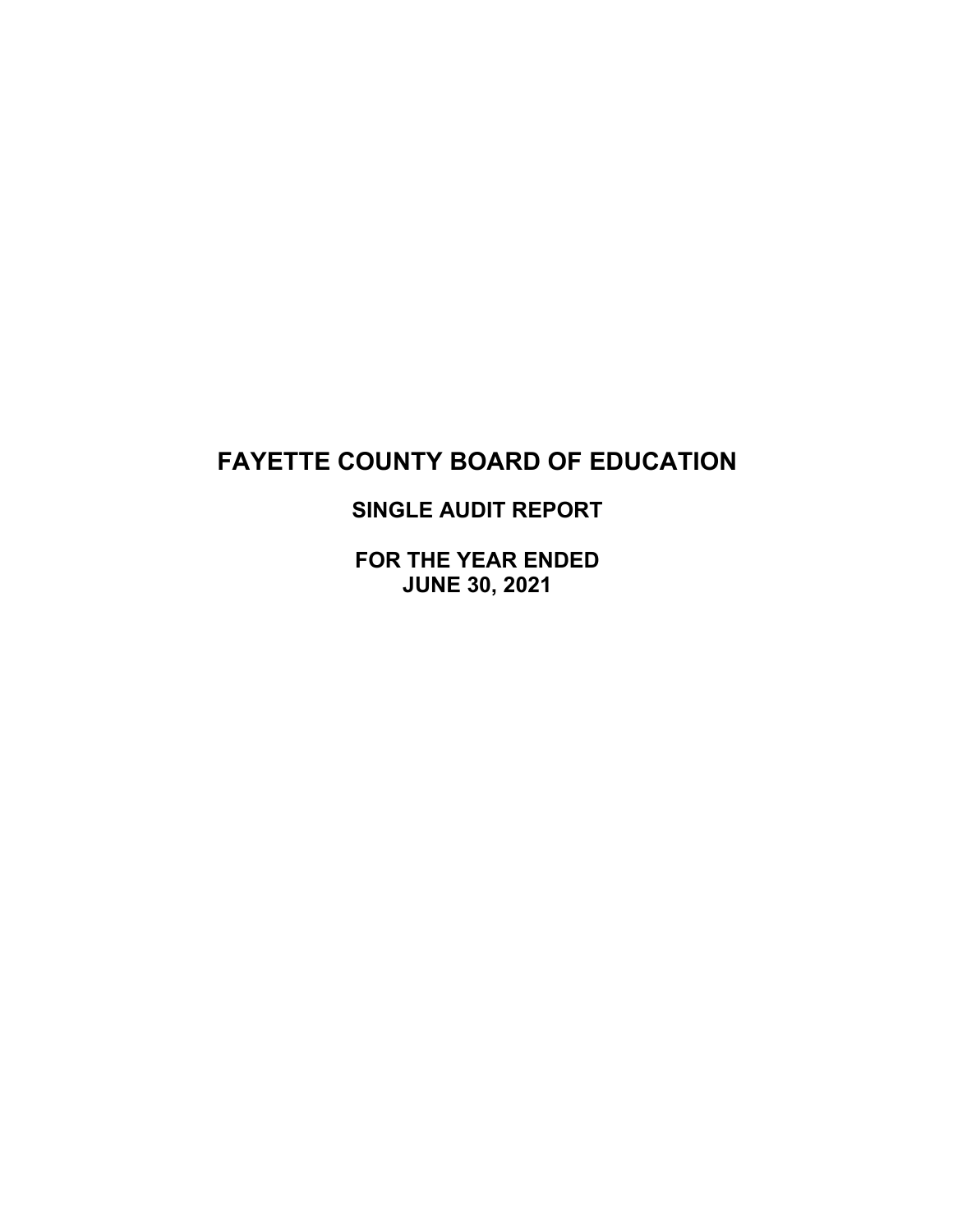# **SINGLE AUDIT REPORT FOR THE YEAR ENDED JUNE 30, 2021**

## **TABLE OF CONTENTS**

**Page**

| Independent Auditor's Report on Internal Control Over Financial |
|-----------------------------------------------------------------|
| Reporting and on Compliance and Other Matters Based             |
| on an Audit of Financial Statements Performed in                |
|                                                                 |
| Independent Auditor's Report on Compliance for Each Major       |
| Federal Program; Report on Internal Control Over Compliance;    |
| and Report on the Schedule of Expenditures of                   |
|                                                                 |
|                                                                 |
|                                                                 |
|                                                                 |
|                                                                 |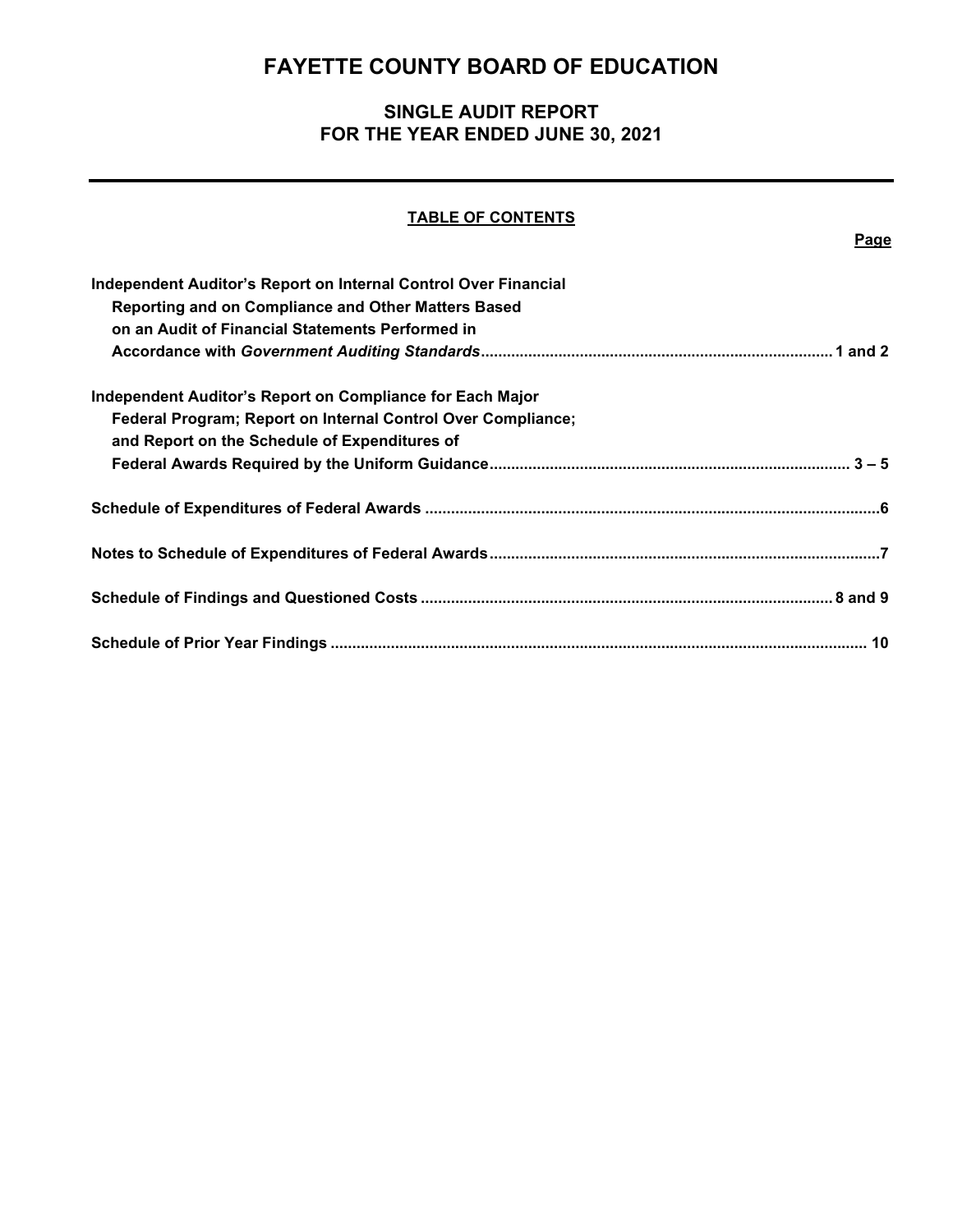

## **INDEPENDENT AUDITOR'S REPORT ON INTERNAL CONTROL OVER FINANCIAL REPORTING AND ON COMPLIANCE AND OTHER MATTERS BASED ON AN AUDIT OF FINANCIAL STATEMENTS PERFORMED IN ACCORDANCE WITH** *GOVERNMENT AUDITING STANDARDS*

## **Superintendent and Members of the Fayette County Board of Education Fayetteville, Georgia**

We have audited, in accordance with the auditing standards generally accepted in the United States of America and the standards applicable to financial audits contained in *Government Auditing Standards* issued by the Comptroller General of the United States, the financial statements of the governmental activities, each major fund and the aggregate remaining fund information of the **Fayette County Board of Education** (the "School System") as of and for the year ended June 30, 2021, and the related notes to the financial statements, which collectively comprise the School System's basic financial statements, and have issued our report thereon dated February 25, 2022.

#### **Internal Control Over Financial Reporting**

In planning and performing our audit of the financial statements, we considered the School System's internal control over financial reporting (internal control) as a basis for designing audit procedures that are appropriate in the circumstances for the purpose of expressing our opinions on the financial statements, but not for the purpose of expressing an opinion on the effectiveness of the School System's internal control. Accordingly, we do not express an opinion on the effectiveness of the School System's internal control.

A *deficiency in internal control* exists when the design or operation of a control does not allow management or employees, in the normal course of performing their assigned functions, to prevent, or detect and correct misstatements on a timely basis. A *material weakness* is a deficiency, or a combination of deficiencies, in internal control such that there is a reasonable possibility that a material misstatement of the entity's financial statements will not be prevented, or detected and corrected on a timely basis. A *significant deficiency* is a deficiency, or a combination of deficiencies in internal control that is less severe than a material weakness, yet important enough to merit attention by those charged with governance.

Our consideration of internal control was for the limited purpose described in the first paragraph of this section and was not designed to identify all deficiencies in internal control over financial reporting that might be material weaknesses, or significant deficiencies. Given these limitations, during our audit, we did not identify any deficiencies in internal control that we consider to be material weaknesses. However, material weaknesses may exist that have not been identified.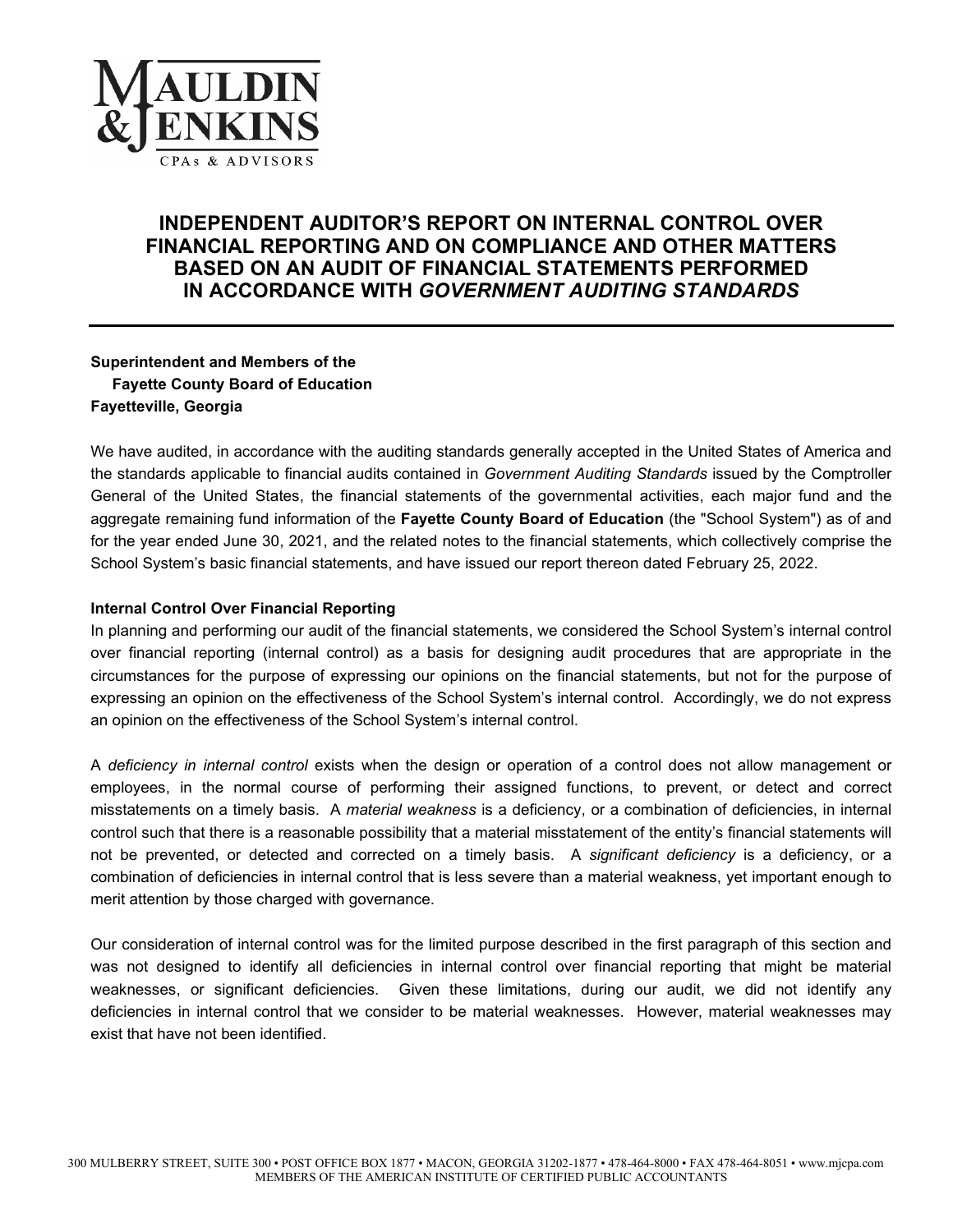#### **Compliance and Other Matters**

As part of obtaining reasonable assurance about whether the School System's financial statements are free from material misstatement, we performed tests of its compliance with certain provisions of laws, regulations, contracts and grant agreements, noncompliance with which could have a direct and material effect on the financial statements. However, providing an opinion on compliance with those provisions was not an objective of our audit and, accordingly, we do not express such an opinion. The results of our tests disclosed no instances of noncompliance or other matters that are required to be reported under *Government Auditing Standards.*

#### **Purpose of this Report**

The purpose of this report is solely to describe the scope of our testing of internal control and compliance and the results of that testing, and not to provide an opinion on the effectiveness of the entity's internal control or on compliance. This report is an integral part of an audit performed in accordance with *Governmental Auditing Standards* in considering the entity's internal control and compliance. Accordingly, this communication is not suitable for any other purpose.

Mauldin & Genhins, LLC

Macon, Georgia February 25, 2022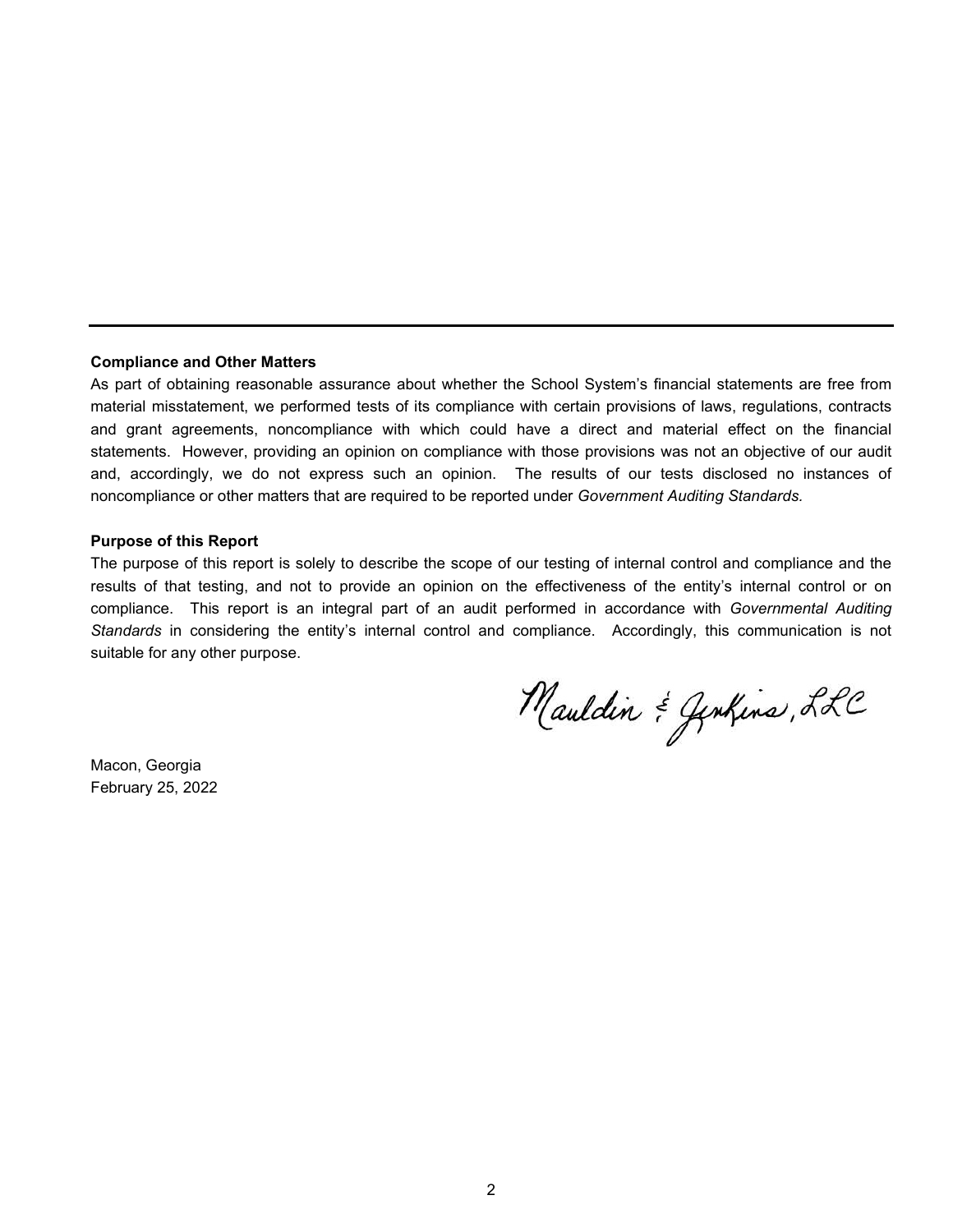

## **INDEPENDENT AUDITOR'S REPORT ON COMPLIANCE FOR EACH MAJOR FEDERAL PROGRAM; REPORT ON INTERNAL CONTROL OVER COMPLIANCE; AND REPORT ON THE SCHEDULE OF EXPENDITURES OF FEDERAL AWARDS REQUIRED BY THE UNIFORM GUIDANCE**

**Superintendent and Members of the Fayette County Board of Education Fayetteville, Georgia**

#### **Report on Compliance for Each Major Federal Program**

We have audited the **Fayette County Board of Education's** (the "School System") compliance with the types of compliance requirements described in the *OMB Compliance Supplement* that could have a direct and material effect on each of the School System's major federal programs for the year ended June 30, 2021. The School System's major federal programs are identified in the summary of auditor's results section of the accompanying schedule of findings and questioned costs.

#### *Management's Responsibility*

Management is responsible for compliance with federal statutes, regulations, and the terms and conditions of its federal awards applicable to its federal programs.

#### *Auditor's Responsibility*

Our responsibility is to express an opinion on compliance for each of the School System's major federal programs based on our audit of the types of compliance requirements referred to above. We conducted our audit of compliance in accordance with auditing standards generally accepted in the United States of America; the standards applicable to financial audits contained in *Government Auditing Standards,* issued by the Comptroller General of the United States; and the audit requirements of Title 2 U.S. *Code of Federal Regulations Part 200, Uniform Administrative Requirements, Cost Principles, and Audit Requirements for Federal Awards* ("Uniform Guidance"). Those standards and the Uniform Guidance require that we plan and perform the audit to obtain reasonable assurance about whether noncompliance with the types of compliance requirements referred to above that could have a direct and material effect on a major federal program occurred. An audit includes examining, on a test basis, evidence about the School System's compliance with those requirements and performing such other procedures as we considered necessary in the circumstances.

We believe that our audit provides a reasonable basis for our opinion on compliance for each major federal program. However, our audit does not provide a legal determination of the School System's compliance.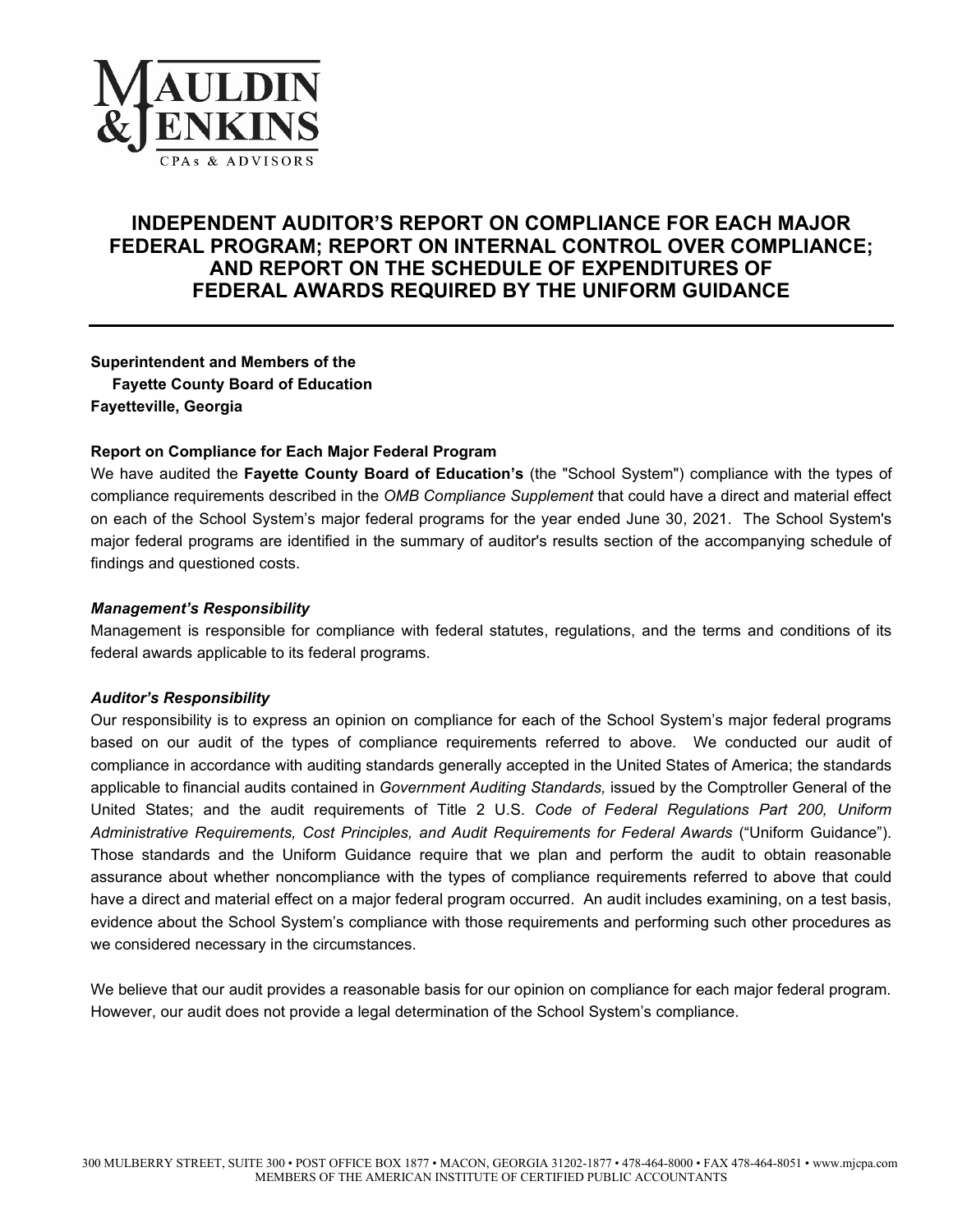#### *Opinion on Each Major Federal Program*

In our opinion, the School System complied, in all material respects, with the types of compliance requirements referred to above that could have a direct and material effect on each of its major federal programs for the year ended June 30, 2021.

#### **Report on Internal Control Over Compliance**

Management of the School System is responsible for establishing and maintaining effective internal control over compliance with the types of compliance requirements referred to above. In planning and performing our audit of compliance, we considered the School System's internal control over compliance with the types of requirements that could have a direct and material effect on each major federal program to determine the auditing procedures that are appropriate in the circumstances for the purpose of expressing our opinion on compliance for each major federal program, and to test and report on internal control over compliance in accordance with the Uniform Guidance, but not for the purpose of expressing an opinion on the effectiveness of internal control over compliance. Accordingly, we do not express an opinion on the effectiveness of the School System's internal control over compliance.

A *deficiency in internal control over compliance* exists when the design or operation of a control over compliance does not allow management or employees, in the normal course of performing their assigned functions, to prevent, or detect and correct, noncompliance with a type of compliance requirement of a federal program on a timely basis. A *material weakness in internal control over compliance* is a deficiency, or a combination of deficiencies, in internal control over compliance, such that there is a reasonable possibility that material noncompliance with a type of compliance requirement of a federal program will not be prevented, or detected and corrected, on a timely basis. A *significant deficiency in internal control over compliance* is a deficiency, or a combination of deficiencies, in internal control over compliance that is less severe than a material weakness, yet important enough to merit attention by those charged with governance.

Our consideration of internal control over compliance was for the limited purpose described in the first paragraph of this section and was not designed to identify all deficiencies in internal control over compliance that might be material weaknesses or significant deficiencies. We did not identify any deficiencies in internal control over compliance that we consider to be material weaknesses. However, material weaknesses may exist that have not been identified.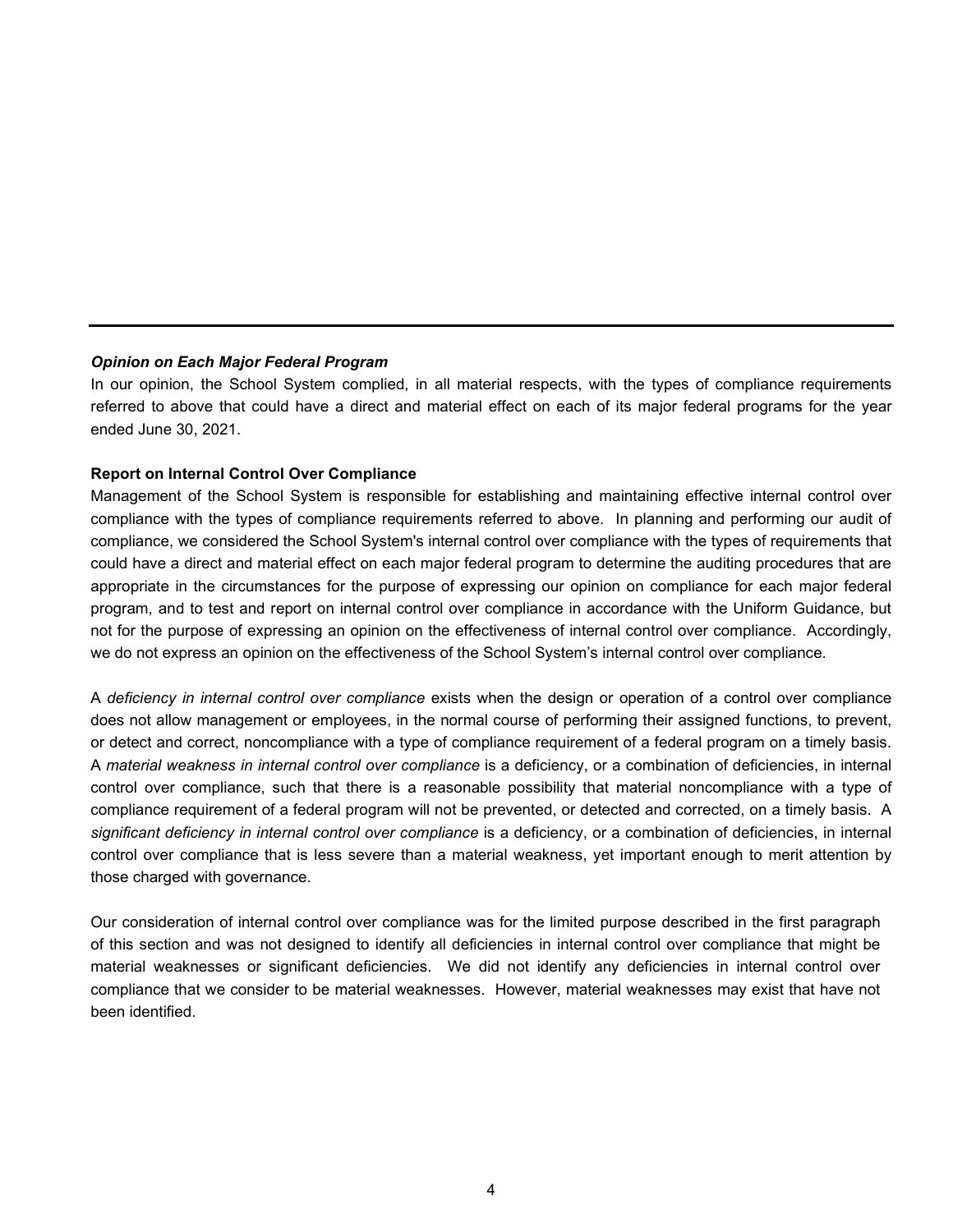The purpose of this report on internal control of compliance is solely to describe the scope of our testing of internal control over compliance and the results of testing based on the requirements of the Uniform Guidance. Accordingly, this report is not suitable for any other purpose.

#### **Report on Schedule of Expenditures of Federal Awards Required by the Uniform Guidance**

We have audited the financial statements of the governmental activities, each major fund, and the aggregate remaining fund information of the School System as of and for the year ended June 30, 2021, and the related notes to the financial statements, which collectively comprise the School System's basic financial statements. We issued our report thereon dated February 25, 2022, which contained unmodified opinions on those financial statements. Our audit was conducted for the purpose of forming opinions on the financial statements that collectively comprise the basic financial statements as a whole. The accompanying Schedule of Expenditures of Federal Awards is presented for purposes of additional analysis as required by the Uniform Guidance, and is not a required part of the basic financial statements. Such information is the responsibility of management and was derived from and relates directly to the underlying accounting and other records used to prepare the basic financial statements. The information has been subjected to the auditing procedures applied in the audit of the financial statements and certain additional procedures, including comparing and reconciling such information directly to the underlying accounting and other records used to prepare the basic financial statements or to the basic financial statements themselves, and other additional procedures in accordance with auditing standards generally accepted in the United States of America. In our opinion, the Schedule of Expenditures of Federal Awards is fairly stated in all material respects in relation to the basic financial statements as a whole.

Mauldin & Genhins, LLC

Macon, Georgia February 25, 2022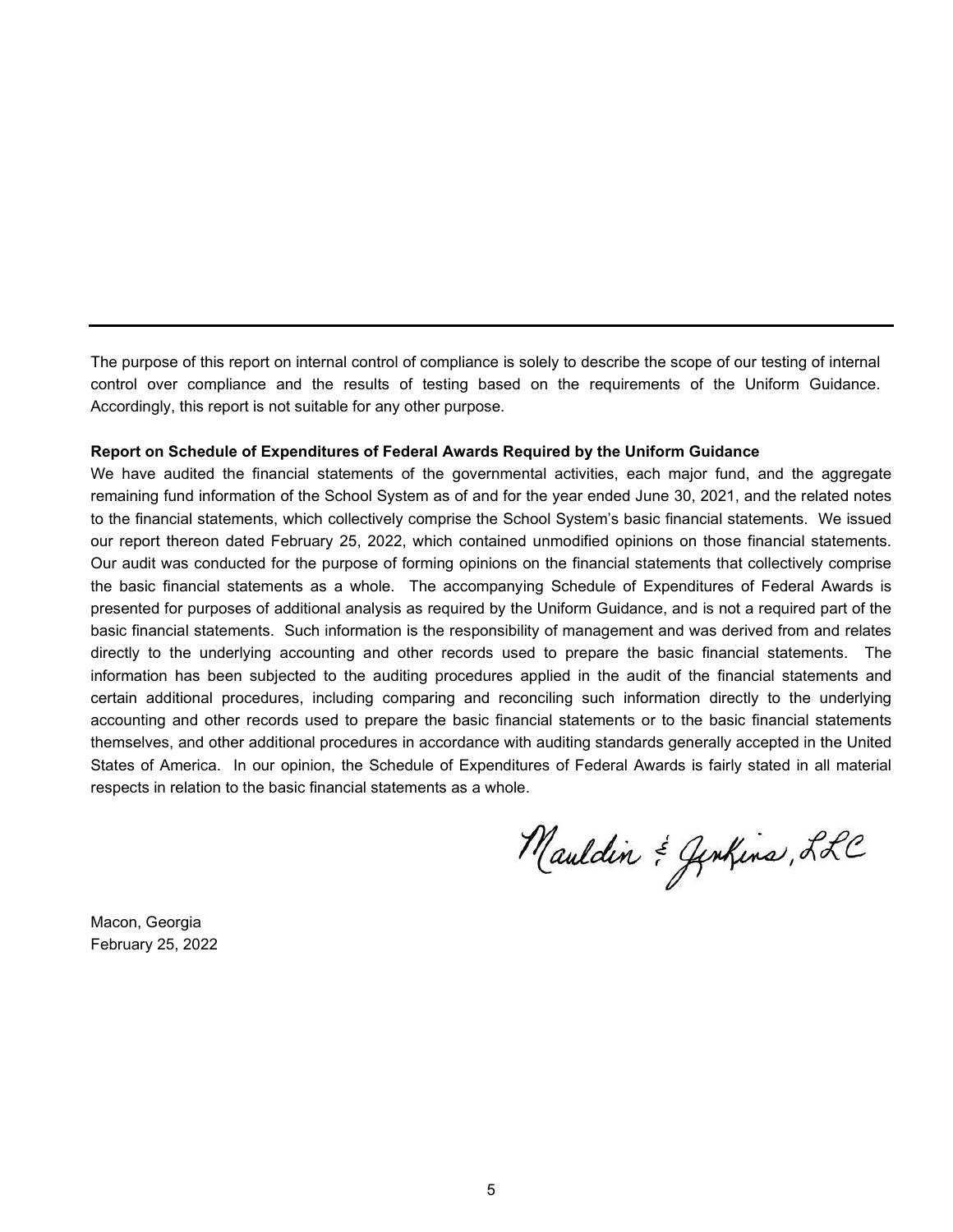### **FOR THE FISCAL YEAR ENDED JUNE 30, 2021 SCHEDULE OF EXPENDITURES OF FEDERAL AWARDS**

| <b>Federal Grantor/Pass-Through</b><br><b>Grantor/Program Title</b>                                                              | Federal<br><b>CFDA</b><br>Number | Pass-through<br><b>ID Number</b> | <b>Total</b><br><b>Expenditures</b> |
|----------------------------------------------------------------------------------------------------------------------------------|----------------------------------|----------------------------------|-------------------------------------|
| <b>U.S. DEPARTMENT OF AGRICULTURE:</b>                                                                                           |                                  |                                  |                                     |
| Passed through Georgia Department of Education:<br><b>Child Nutrition Cluster:</b>                                               |                                  |                                  |                                     |
| School Breakfast Program                                                                                                         | 10.553                           | 205GA324N1099                    | 981,279<br>\$                       |
| National School Lunch Program                                                                                                    | 10.555                           | 205GA324N1099                    | 4,237,873                           |
| <b>Total Child Nutrition Cluster</b>                                                                                             |                                  |                                  | 5,219,152                           |
| <b>State Administrative Expenses</b>                                                                                             | 10.560                           | 205GA904N2533                    | 12,573                              |
| Fresh Fruit and Vegetable Program                                                                                                | 10.582                           | N/A                              | 59,619                              |
| Total U.S. Department of Agriculture                                                                                             |                                  |                                  | 5,291,344                           |
| <b>U.S. DEPARTMENT OF DEFENSE:</b>                                                                                               |                                  |                                  |                                     |
| Junior R.O.T.C.                                                                                                                  | Unknown                          | N/A                              | 173,462                             |
| Total U.S. Department of Defense                                                                                                 |                                  |                                  | 173,462                             |
| <b>U.S. DEPARTMENT OF EDUCATION:</b><br>Passed through Georgia Department of Education:                                          |                                  |                                  |                                     |
| Title I, Part A                                                                                                                  | 84.010                           | S010A190010                      | 87,415                              |
| Title I, Part A                                                                                                                  | 84.010                           | S010A200010                      | 1,331,183                           |
| Total Title I, Part A                                                                                                            |                                  |                                  | 1,418,598                           |
| Title II, Part A-Supporting Effective Instruction State Grants<br>Title II, Part A-Supporting Effective Instruction State Grants | 84.367                           | S367A190001                      | 44,971<br>317,993                   |
| Total Title II, Part A-Supporting Effective Instruction State Grants                                                             | 84.367                           | S367A200001                      | 362,964                             |
|                                                                                                                                  | 84.365                           |                                  |                                     |
| Title III - Limited English Proficient<br>Title III - Limited English Proficient                                                 | 84.365                           | S365A190010<br>S365A200010       | 2,391<br>110,786                    |
| Total Title III - Limited English Proficient                                                                                     |                                  |                                  | 113,177                             |
| Vocational Education - Basic Grants to States                                                                                    | 84.048                           | V048A190010                      | 11,567                              |
| Vocational Education - Basic Grants to States                                                                                    | 84.048                           | V048A200010                      | 121,357                             |
|                                                                                                                                  |                                  |                                  | 132,924                             |
| Title IV, Part A-Student Support and Academic Enrichment                                                                         | 84.424                           | S424A190011                      | 14,789                              |
| Title IV, Part A-Student Support and Academic Enrichment                                                                         | 84.424                           | S424A200011                      | 108,109<br>122,898                  |
| Total Title II, Part A-Supporting Effective Instruction State Grants                                                             |                                  |                                  |                                     |
| <b>Special Education Cluster</b><br>Title VI-B Flowthrough                                                                       | 84.027                           | H027A190073                      | 934,091                             |
| Title VI-B Flowthrough                                                                                                           | 84.027                           | H027A200073                      | 2,584,257                           |
| <b>High Cost Fund Pool</b>                                                                                                       | 84.027                           | H027A200073                      | 97,612                              |
| Title VI-B Preschool Incentive                                                                                                   | 84.173                           | H173A190081                      | 8,799                               |
| Title VI-B Preschool Incentive                                                                                                   | 84.173                           | H173A200081                      | 73,633                              |
| <b>Total Special Education Cluster</b>                                                                                           |                                  |                                  | 3,698,392                           |
| Special Education - State Personnel Development                                                                                  | 84.323                           | H323A170010                      | 7,000                               |
| <b>COVID-19 Education Stabilization Funds</b>                                                                                    | 84.425D                          | S425D200012                      | 6,613,269                           |
| Total U.S. Department of Education                                                                                               |                                  |                                  | 12,469,222                          |
| <b>U.S. DEPARTMENT OF HEALTH AND HUMAN SERVICES</b>                                                                              |                                  |                                  |                                     |
| Passed through Georgia Department of Early Care & Learning                                                                       |                                  |                                  |                                     |
| <b>CCDF Cluster</b>                                                                                                              |                                  |                                  |                                     |
| COVID-19 Child Care and Development Block Grant<br>Total U.S. Department of Health and Human Services                            | 93.575                           | N/A                              | 28,406<br>28,406                    |
|                                                                                                                                  |                                  |                                  |                                     |
| <b>Total Expenditures of Federal Awards</b>                                                                                      |                                  |                                  | \$<br>17,962,434                    |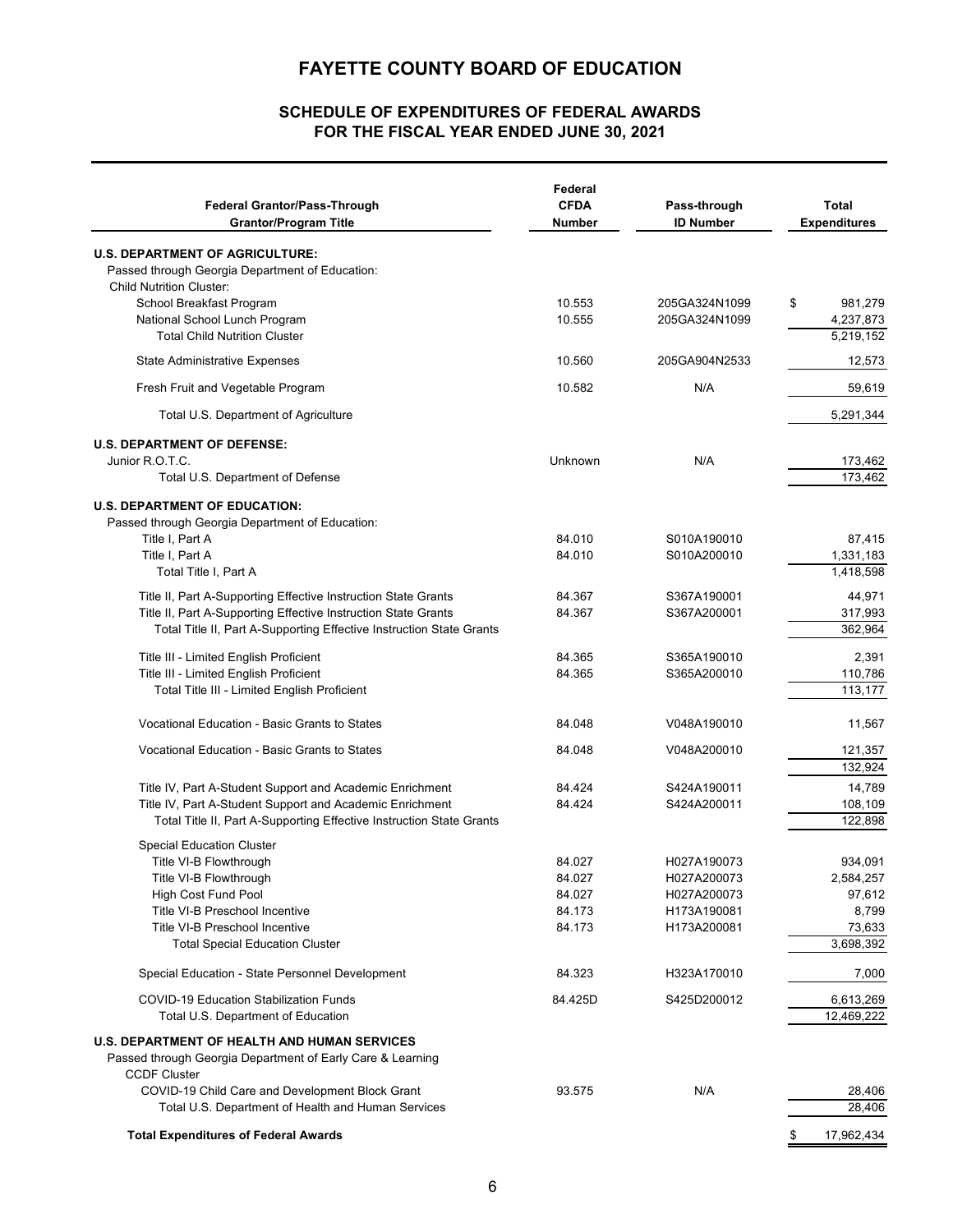## **NOTES TO SCHEDULE OF EXPENDITURES OF FEDERAL AWARDS FOR THE YEAR ENDED JUNE 30, 2021**

### **NOTE 1. BASIS OF PRESENTATION**

The Schedule of Expenditures of Federal Awards includes the federal grant activity of the Fayette County Board of Education (the "School System") and is presented on the accrual basis of accounting.

The information in this schedule is presented in accordance with the requirements of Title 2 U.S. *Code of Federal Regulations* ("CFR") Part 200 *Uniform Administrative Requirements, Cost Principles, and Audit Requirements for Federal Awards* ("Uniform Guidance")*.* Therefore, some amounts presented in this schedule may differ from amounts presented in or used in the preparation of the financial statements.

## **NOTE 2. DE MINIMIS COST RATE**

The School System elected not to use the 10% de minimis cost rate for the year ended June 30, 2021.

### **NOTE 3. NON-CASH AWARDS**

The School System received non-cash awards under the National School Lunch Program, CFDA 10.555, in the amount of \$431,646 for the year ended June 30, 2021.

### **NOTE 4. SUBRECIPIENTS**

The School System did not pass through any funds to subrecipients during the year ended June 30, 2021.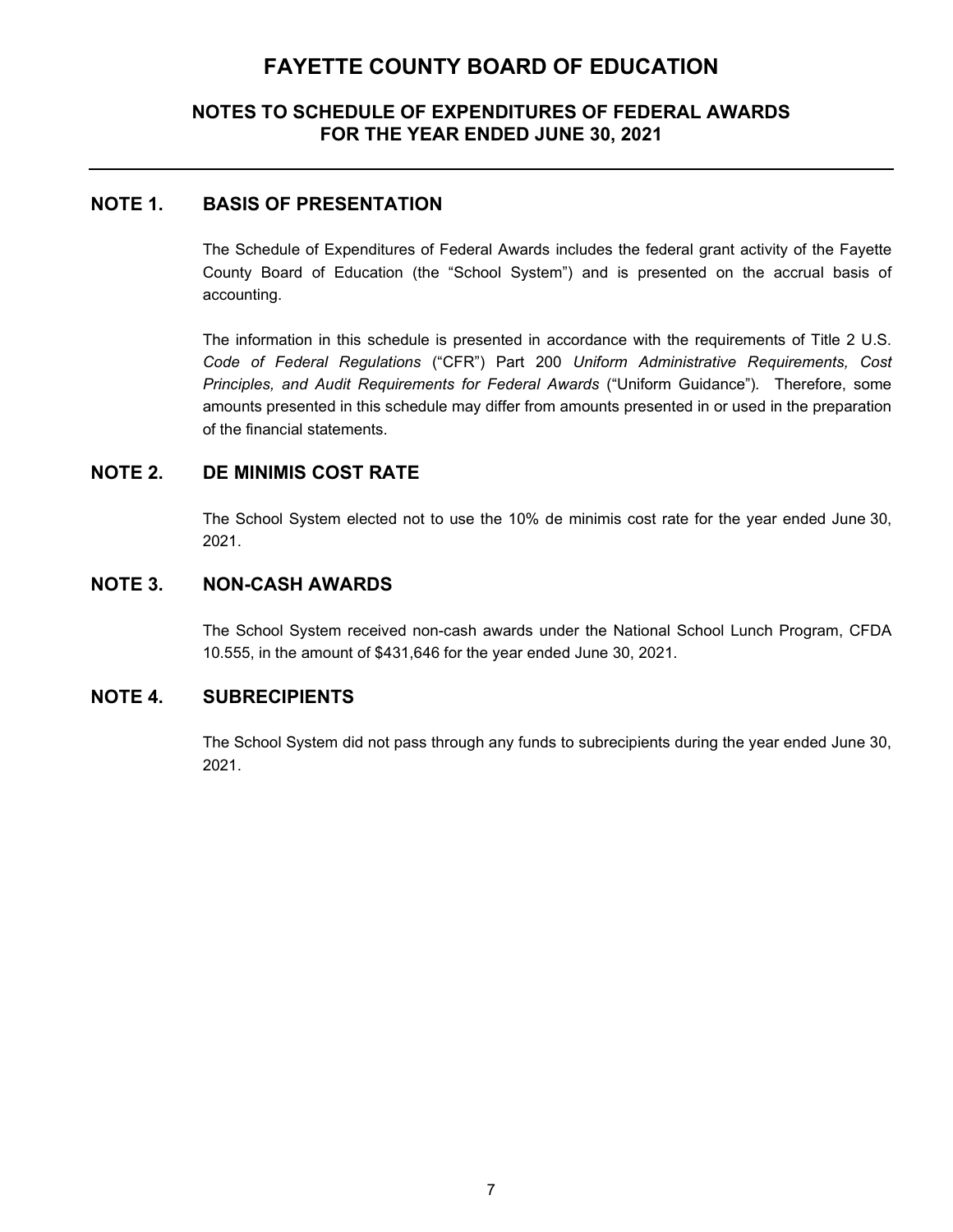# **SCHEDULE OF FINDINGS AND QUESTIONED COSTS FOR THE YEAR ENDED JUNE 30, 2021**

### **A. SUMMARY OF AUDIT RESULTS**

| <b>Financial Statements</b>                                                      |                                               |
|----------------------------------------------------------------------------------|-----------------------------------------------|
| Type of auditor's report issued                                                  | Unmodified                                    |
| Internal control over financial reporting:                                       |                                               |
| Material weaknesses identified?                                                  | ___ Yes __ <u>X</u> _ No                      |
|                                                                                  |                                               |
| Significant deficiencies identified not considered<br>to be material weaknesses? |                                               |
|                                                                                  | Yes <u>X</u> None Reported                    |
| Noncompliance material to financial statements noted?                            | Yes X No                                      |
| <b>Federal Awards</b>                                                            |                                               |
| Internal control over major programs:                                            |                                               |
| Material weaknesses identified?                                                  | Yes <u>X</u> No                               |
|                                                                                  |                                               |
| Significant deficiencies identified not considered                               |                                               |
| to be material weaknesses?                                                       | Yes X None Reported                           |
| Type of auditor's report issued on compliance for                                |                                               |
| major programs                                                                   | Unmodified                                    |
|                                                                                  |                                               |
| Any audit findings disclosed that are required to                                |                                               |
| be reported in accordance with Uniform Guidance?                                 | Yes X No                                      |
| Identification of major programs:                                                |                                               |
|                                                                                  |                                               |
| <b>CFDA Number</b>                                                               | Name of Federal Program or Cluster            |
|                                                                                  | U.S. Department of Education                  |
|                                                                                  |                                               |
| 84.425D                                                                          | <b>COVID-19 Education Stabilization Funds</b> |
| Dollar threshold used to distinguish between                                     |                                               |
| Type A and Type B programs:                                                      | \$750,000                                     |
|                                                                                  |                                               |
| Auditee qualified as low-risk auditee?                                           | X Yes<br>No                                   |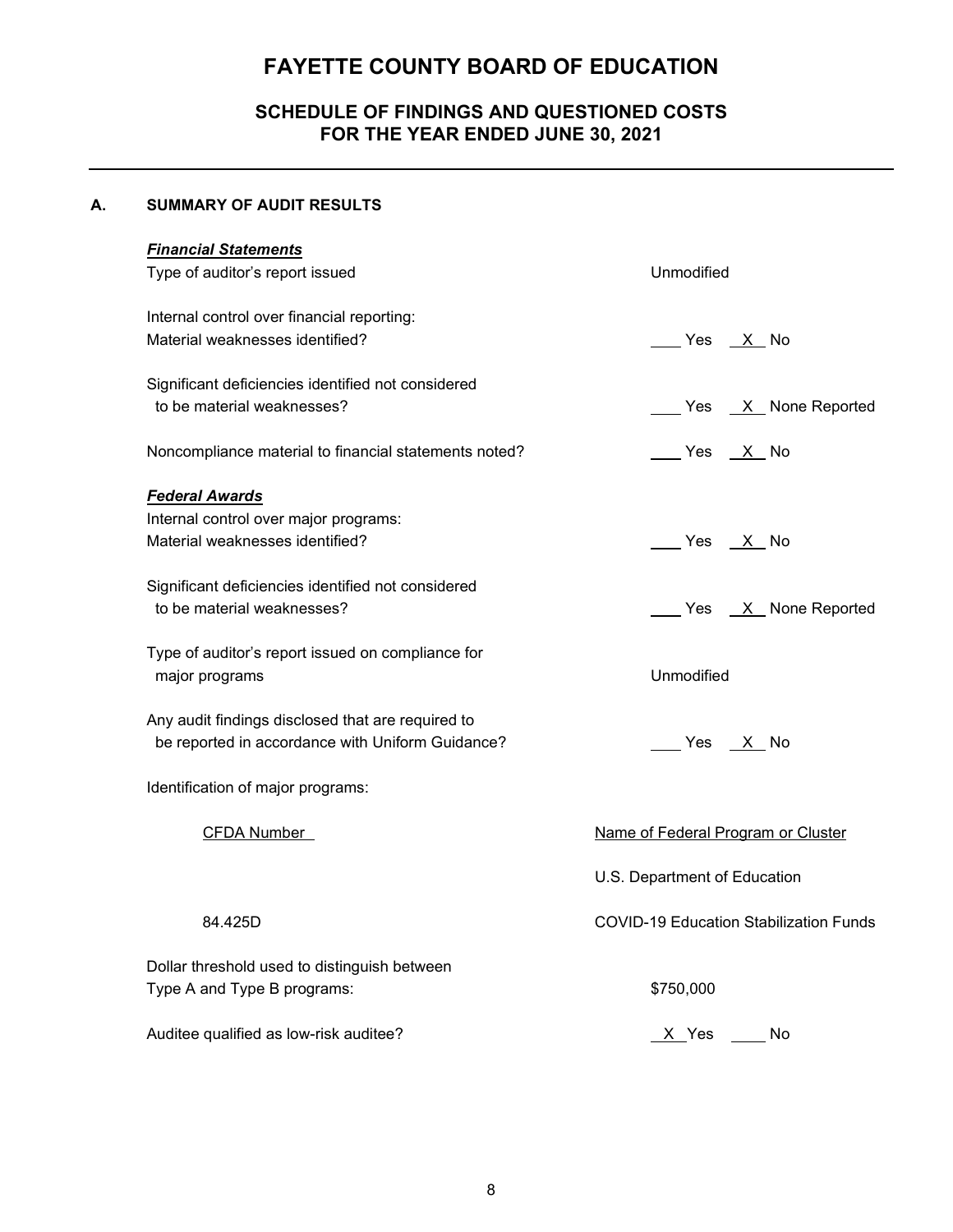## **SCHEDULE OF FINDINGS AND QUESTIONED COSTS FOR THE YEAR ENDED JUNE 30, 2021**

### **B. FINDINGS: FINANCIAL STATEMENT AUDIT**

None reported.

### **C. FINDINGS AND QUESTIONED COSTS: MAJOR FEDERAL AWARD PROGRAMS AUDIT**

None reported.